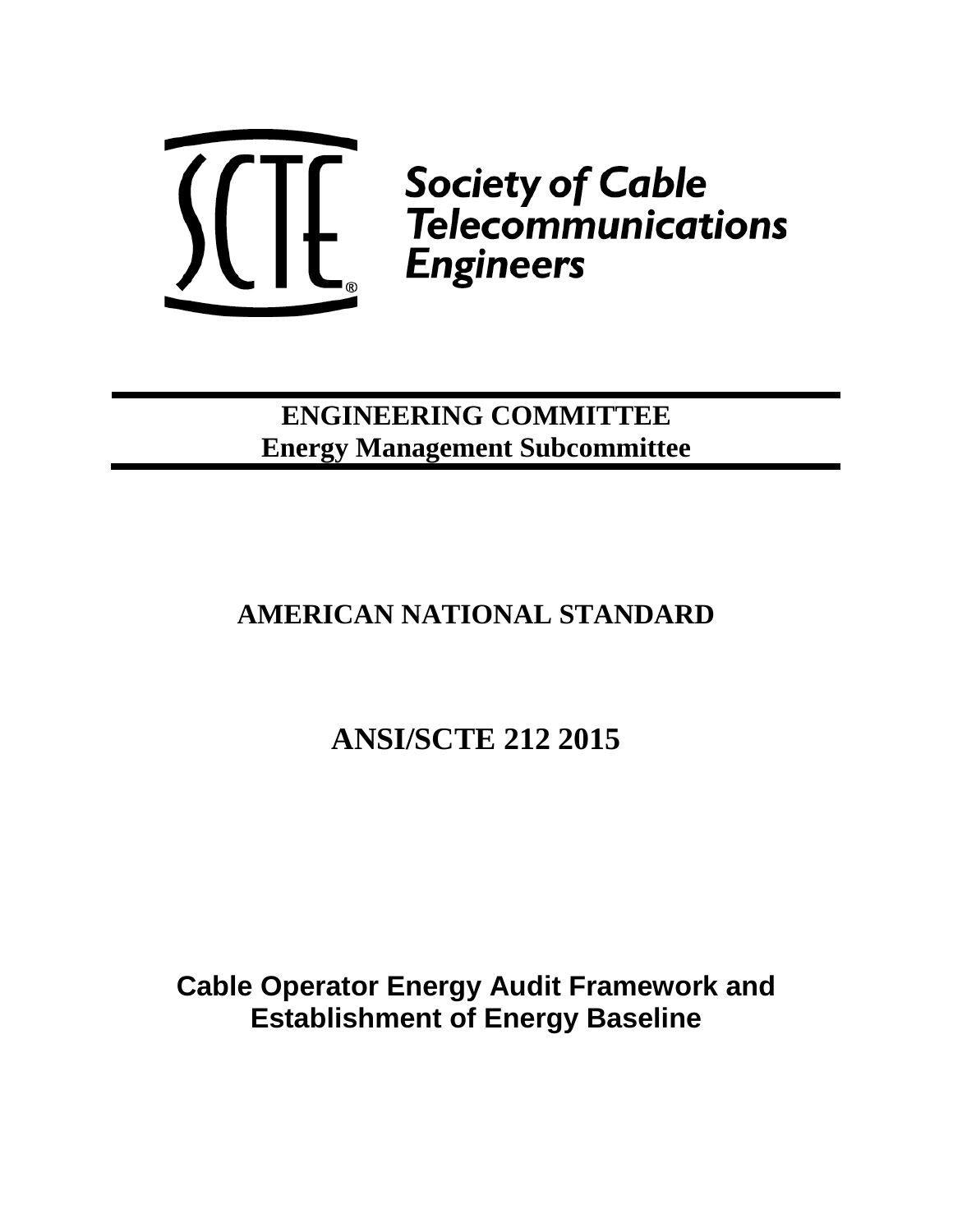## **Table of Contents**

| <b>Title</b> |  |  | <b>Page Number</b><br>3 |
|--------------|--|--|-------------------------|
|              |  |  |                         |
| 2.           |  |  |                         |
| 3.           |  |  |                         |
| 4.           |  |  |                         |
| 5.           |  |  | $\overline{4}$          |
|              |  |  | $\overline{4}$          |
|              |  |  | 5                       |
| 6.           |  |  | 5                       |
|              |  |  | 5                       |
|              |  |  | 6                       |
| 7.           |  |  |                         |
|              |  |  |                         |
|              |  |  |                         |
|              |  |  |                         |
|              |  |  |                         |
| 8.           |  |  | 8                       |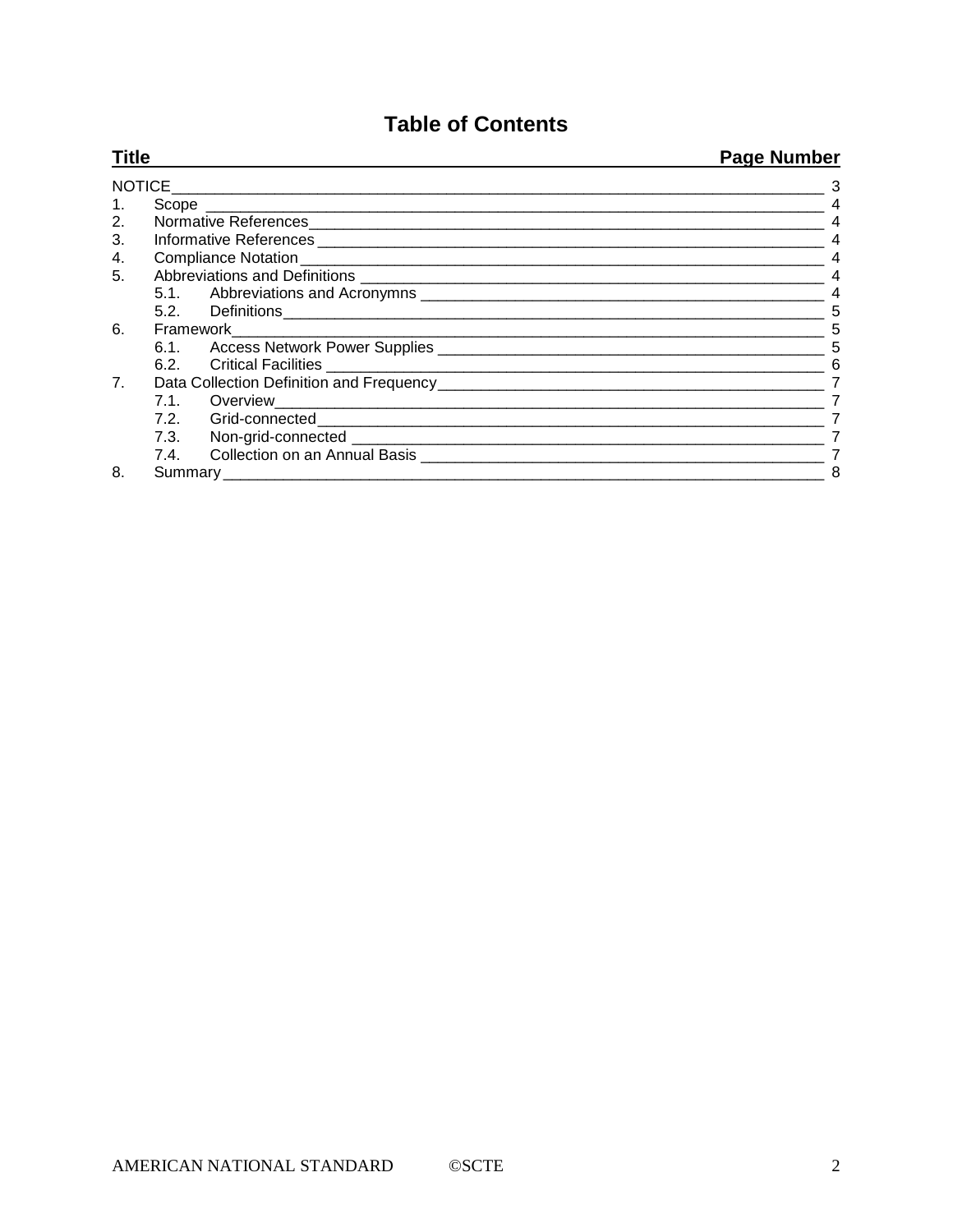# **NOTICE**

The Society of Cable Telecommunications Engineers (SCTE) Standards and Recommended Practices (hereafter called documents) are intended to serve the public interest by providing specifications, test methods and procedures that promote uniformity of product, interchangeability, best practices and ultimately the long term reliability of broadband communications facilities. These documents shall not in any way preclude any member or non-member of SCTE from manufacturing or selling products not conforming to such documents, nor shall the existence of such standards preclude their voluntary use by those other than SCTE members, whether used domestically or internationally.

SCTE assumes no obligations or liability whatsoever to any party who may adopt the documents. Such adopting party assumes all risks associated with adoption of these documents, and accepts full responsibility for any damage and/or claims arising from the adoption of such Standards.

Attention is called to the possibility that implementation of this document may require the use of subject matter covered by patent rights. By publication of this document, no position is taken with respect to the existence or validity of any patent rights in connection therewith. SCTE shall not be responsible for identifying patents for which a license may be required or for conducting inquiries into the legal validity or scope of those patents that are brought to its attention.

Patent holders who believe that they hold patents which are essential to the implementation of this document have been requested to provide information about those patents and any related licensing terms and conditions. Any such declarations made before or after publication of this document are available on the SCTE web site at [http://www.scte.org.](http://www.scte.org/)

All Rights Reserved

© Society of Cable Telecommunications Engineers, Inc. 2015 140 Philips Road Exton, PA 19341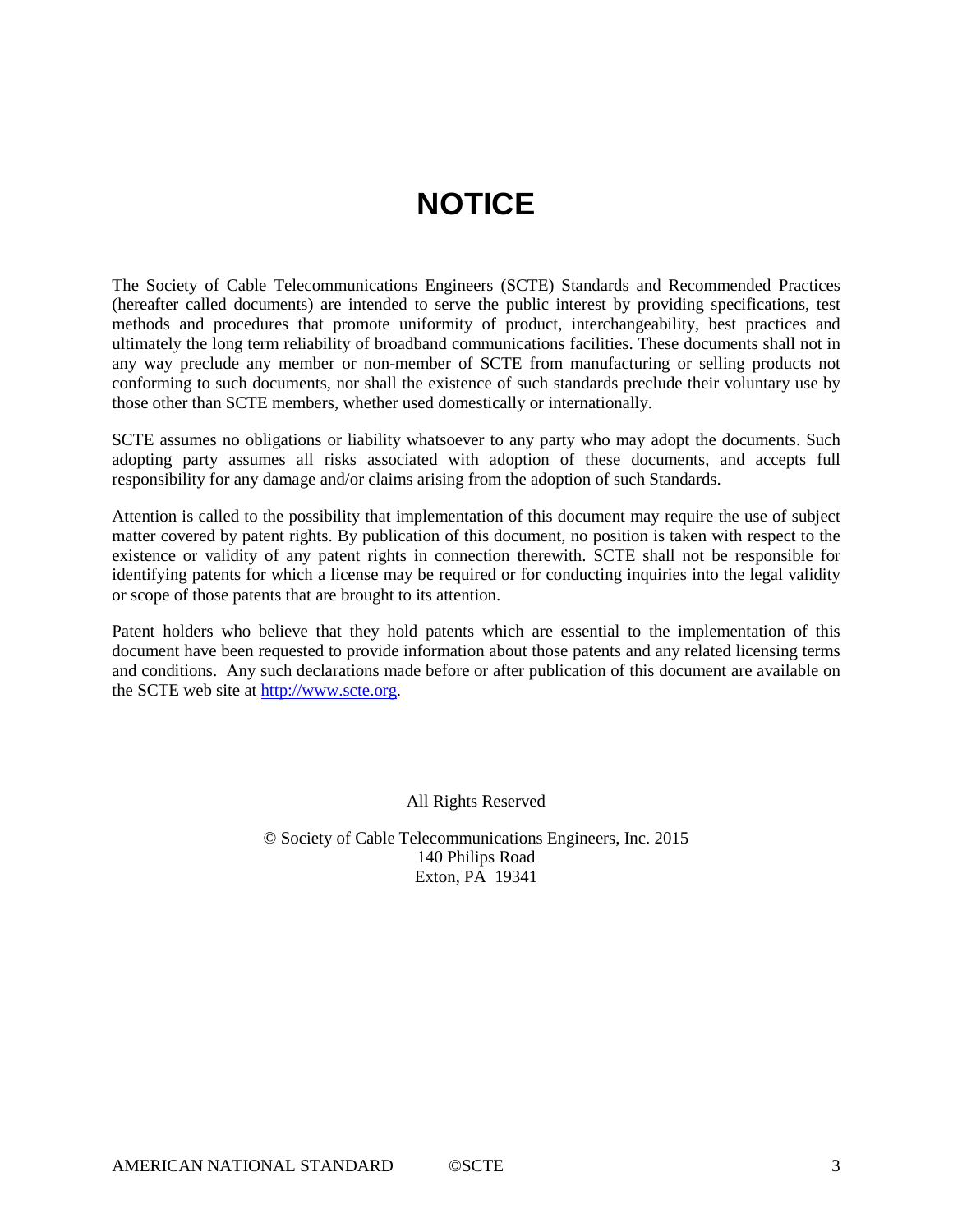## **1. Scope**

Defines how cable operators should audit power consumption and accurately establish an energy baseline for inside and outside plant excluding any customer powered equipment.

## **2. Normative References**

The following documents contain provisions, which, through reference in this text, constitute provisions of the standard. At the time of Subcommittee approval, the editions indicated were valid. All standards are subject to revision; and while parties to any agreement based on this standard are encouraged to investigate the possibility of applying the most recent editions of the documents listed below, they are reminded that newer editions of those documents may not be compatible with the referenced version.

• None are applicable

## **3. Informative References**

The following documents may provide valuable information to the reader but are not required when complying with this standard.

• SCTE EMS 023, "Energy Metrics for Cable Operator Edge and Core Facilities"

| shall      | This word or the adjective "required" means that the item is an absolute<br>requirement of this specification.                                                                                                                                                                             |
|------------|--------------------------------------------------------------------------------------------------------------------------------------------------------------------------------------------------------------------------------------------------------------------------------------------|
| shall not  | This phrase means that the item is an absolute prohibition of this<br>specification.                                                                                                                                                                                                       |
| should     | This word or the adjective "recommended" means that there may exist<br>valid reasons in particular circumstances to ignore this item, but the full<br>implications should be understood and the case carefully weighted before<br>choosing a different course.                             |
| should not | This phrase means that there may exist valid reasons in particular<br>circumstances when the listed behavior is acceptable or even useful, but<br>the full implications should be understood and the case carefully weighed<br>before implementing any behavior described with this label. |
| may        | This word or the adjective "optional" means that this item is truly optional.<br>One vendor may choose to include the item because a particular<br>marketplace requires it or because it enhances the product, for example;<br>another vendor may omit the same item.                      |

## **4. Compliance Notation**

## **5. Abbreviations and Definitions**

#### **5.1. Abbreviations and Acronymns**

- EMS element management systems
- GIS geographic information sytem
- HFC hybrid fiber coax
- kW kilowatt
- kWh kilowatt-hour
- OCR optical character recognition
- SCTE Society of Cable Telecommunications Engineers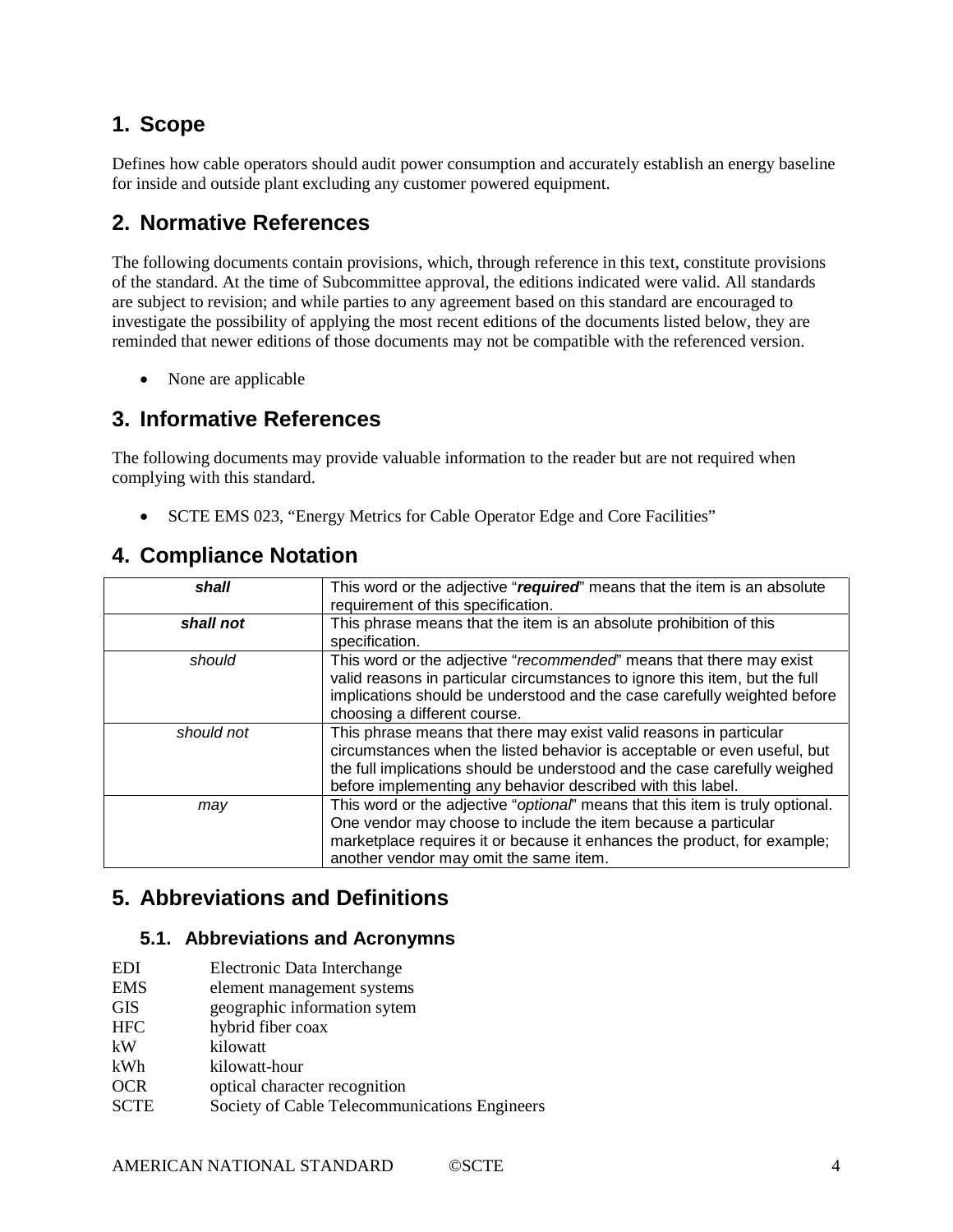#### **5.2. Definitions**

| Access network           | Utilized to transport information between a service provider and a<br>plurality of users. Includes all active and passive equipment between the                                             |
|--------------------------|---------------------------------------------------------------------------------------------------------------------------------------------------------------------------------------------|
|                          | headend or hub and the demarcation point at the user premises.                                                                                                                              |
| Audit                    | Comparison/validation of what energy is consumed vs. what energy is<br>billed                                                                                                               |
| Energy benchmark         | Establishment of how much energy is consumed at a specific point in<br>time to allow for measurement of change after the establishment of the                                               |
|                          | benchmark                                                                                                                                                                                   |
|                          | Geographic information system Computer system designed to capture, store, manipulate, analyze,<br>manage, and present all types of spatial or geographical data                             |
| kilowatt                 | Unit for measurement of power                                                                                                                                                               |
| kilowatt-hour            | Unit for measurement of energy                                                                                                                                                              |
| Legacy                   | Equipment having prior history greater than 3 years in relation to the<br>audit framework                                                                                                   |
| Outside plant            | See Access network                                                                                                                                                                          |
| Power supply transponder | Interfaces with hybrid fiber coax (HFC) power supplies to provide<br>communications to centralized element management systems (EMS)                                                         |
| Tariff                   | Collection of rules that defines the relationship between a utility and its<br>customers, that largely address rates, costs and responsibilities from the<br>utility provider point of view |
| Critical facility        | Cable operator premise responsible for transmission of information<br>to/from the customer with the desire of maximum availability                                                          |
| Utility grade meter      | Device used to measure the power consumed over time in kWh and is<br>reliable enough to generate invoice/billing information                                                                |
| Grid-connected:          | Energy derived from connection to the electric utility                                                                                                                                      |

## **6. Framework**

Statistical techniques can be leveraged to calculate and/or extrapolate a comprehensive approach to establish the energy benchmark based on the following audit techniques listed below. Statistical selection should be made to ensure a sample size indicative of a 95% confidence level at a 5% margin of error.

Dedicated resources to manage the process are recommended to help facilitate the process of performing the baseline establishment via this audit framework.

#### **6.1. Access Network Power Supplies**

- 1) Leveraging the cable operator system of record for outside plant power supply monitoring compile a list of all power supplies for the market or region where the audit is being performed. Monitoring devices and software can expedite the audit process, however for a full reconciliation design data bases should be consulted.
- 2) Contact the utility providers for the same market and ask them to provide their accounting of all power supplies that they are billing the cable operator for, along with the rate they are being billed at (commercial, residential, etc…).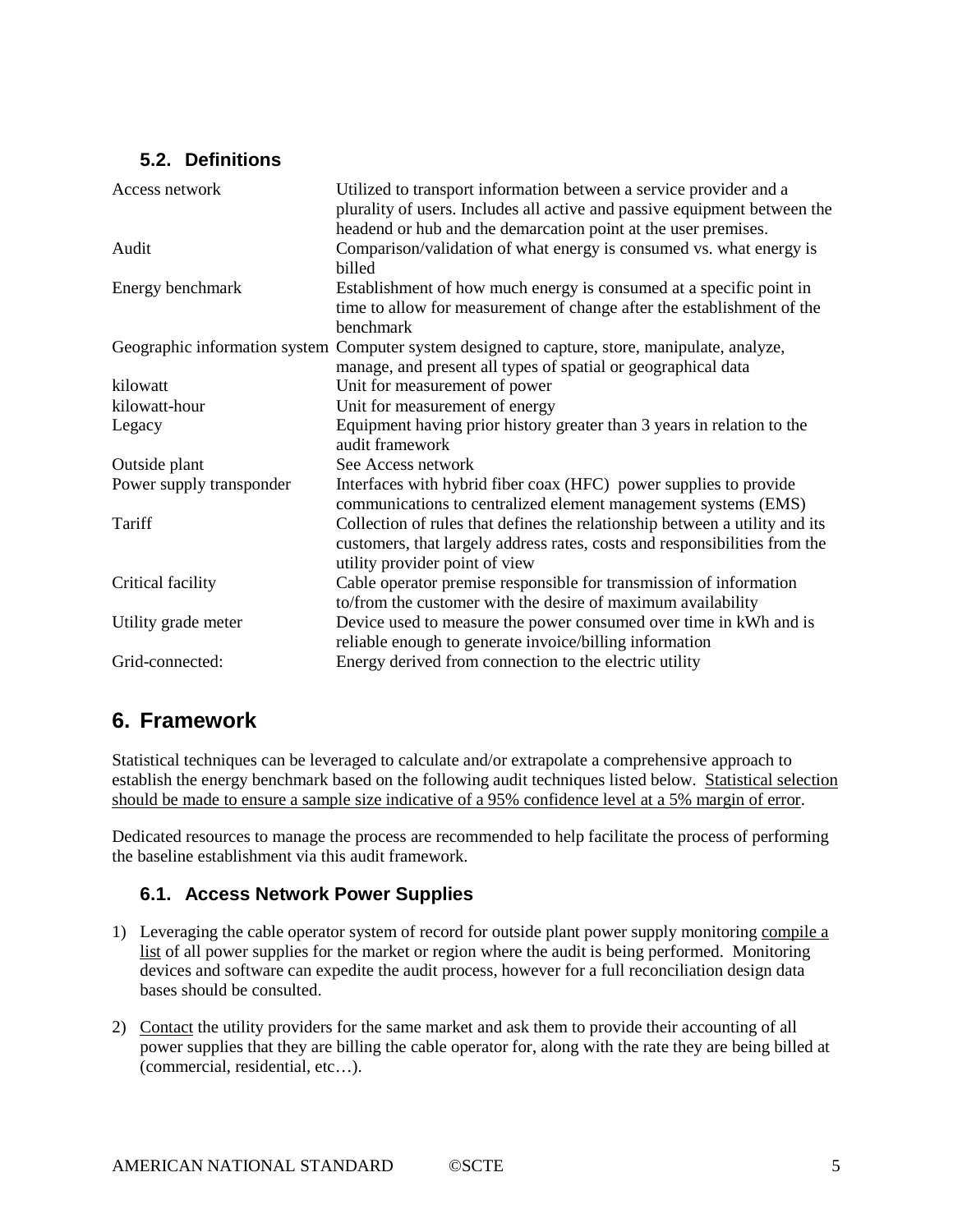3) Identify any delta's between the cable operator and utility provider lists, as well as identifying any power supplies (including if the supply is 60 or 90 volts) the cable operator may NOT be actively monitoring (if known). Take appropriate billing actions where necessary to make necessary change.

Where reconciliation is not as straightforward; GIS tools should be leveraged to identify uncertain addresses as cross streets are typically used as reference points for plant power.

For metered power supplies, the utility billing information should provide power supply input power (kWh and days in bill).

Legacy status monitoring devices can be used to capture output voltage and output current. Be aware, status monitoring data is not accurate enough across the board to serve as more than an indicator for power supply output. Thus, for unmetered power supplies with legacy transponders, there is no utility grade measurement available. In systems with a mixed population (metered and unmetered), the metered accounts can be used to statistically estimate unmetered usage. This will provide an indication if the unmetered power supply population as a whole is billed correctly and can be used as a decision point for follow up work.

Metered power supplies are generally billed as stand alone accounts, i.e. one bill per power supply. Unmetered power supplies are often billed on summary bills (many sub accounts under one primary account number). Many unmetered accounts are legacy accounts, often carried across multiple acquisitions without account maintenance. In many cases, utility addresses are missing completely. In these cases, in depth negotiations with the utility are required to resolve billing issues.

Overbillings are normally related to unmetered power supplies. Not only is the number of supplies billed often inflated, but kWh numbers charged are in excess of actual usage. In some cases, utilities charge based on nameplate rating of the unmetered power supplies.

- 4) Reconcile the delta's between the lists and "certify" the audit list is accurate.
- 5) Outline strategy based on the rate and utilization information provided by the Utility provider, to do several things:
	- a. Optimize power consumed in the network that can aid in utility tariff identification for power supply loads.
	- b. Re-negotiate rates with utility providers where utility providers are charging cable operator's unfavorable utilization rates.

#### **6.2. Critical Facilities**

For Critical Facilities compile lists of utility power bills for the market or region where the audit is being performed. A single meter reading is not sufficient where mixed use facilities are being examined. Estimates of critical usage can be obtained based on the analysis of the entire population of facilities. However, for accurate results, sub metering is required to exclude any administrative components in mixed-use facilities. In order to be useful in energy analysis and benchmark development, facility detail is required for the correlation.

For complete detail on how determine and calculate the total see SCTE EMS 023, "Energy Metrics for Cable Operator Edge and Core Facilities."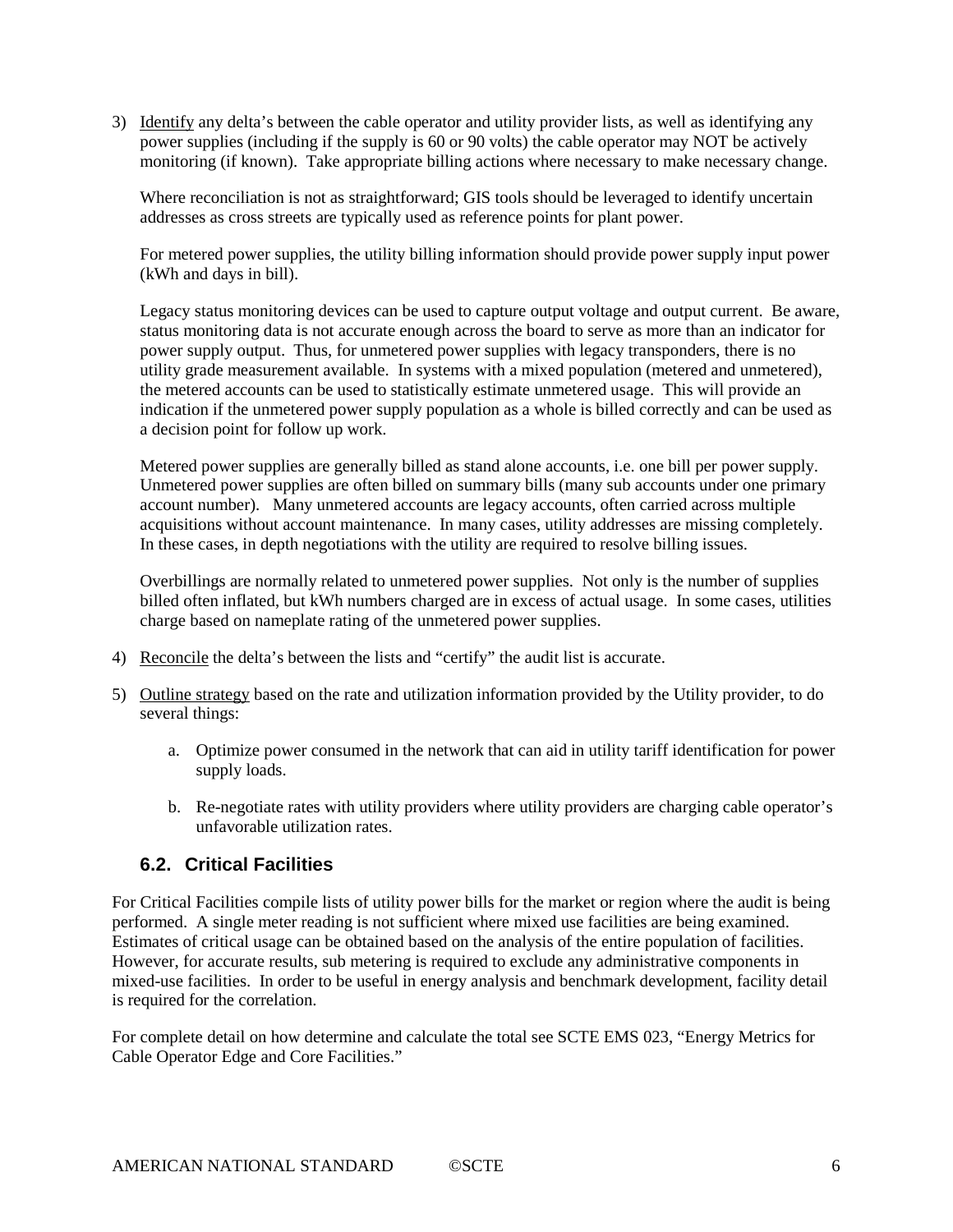## **7. Data Collection Definition and Frequency**

#### **7.1. Overview**

Monthly data should be obtained from the utility provider or cable operator for at least one year retroactively to optimally allow outlining trends. The monthly tracking should be in synch with monthly accounts payable process.

Large utilities have the capability of billing electronically using electronic data interchange (EDI). In these cases, extraction is simple. Many of the smaller utilities offer web access to accounts and monthly data extraction can be automated. There are still utilities (mainly smaller cooperatives or municipal systems) which rely on paper billing. For these, data entry or an optical character recognition (OCR) process is indicated.

#### **7.2. Grid-connected**

The following data *shall* be collected on a monthly basis:

- 1) How many days included in the utility bill (to calculate power from kWh)
- 2) If applicable bill demand power for peak power (kW), to determine load factor
- 3) kWh (sub metering should be performed by the cable operator not utility provider)
- 4) Billing rates.
- 5) Meter number
- 6) Utility service address and utility account number
- 7) Tariff charged
- 8) Total amount charged

#### **7.3. Non-grid-connected**

The following data *shall* be collected on a monthly basis:

- 1) How many days included in the measurement (to calculate power from kWh)
- 2) kWh
- 3) Energy source identification number (including service address and account number if applicable)

#### **7.4. Collection on an Annual Basis**

The following data *shall* be captured on an annual basis:

- 1) Number of power supply units purchased
- 2) Number of power supply units purchased for plant growth.